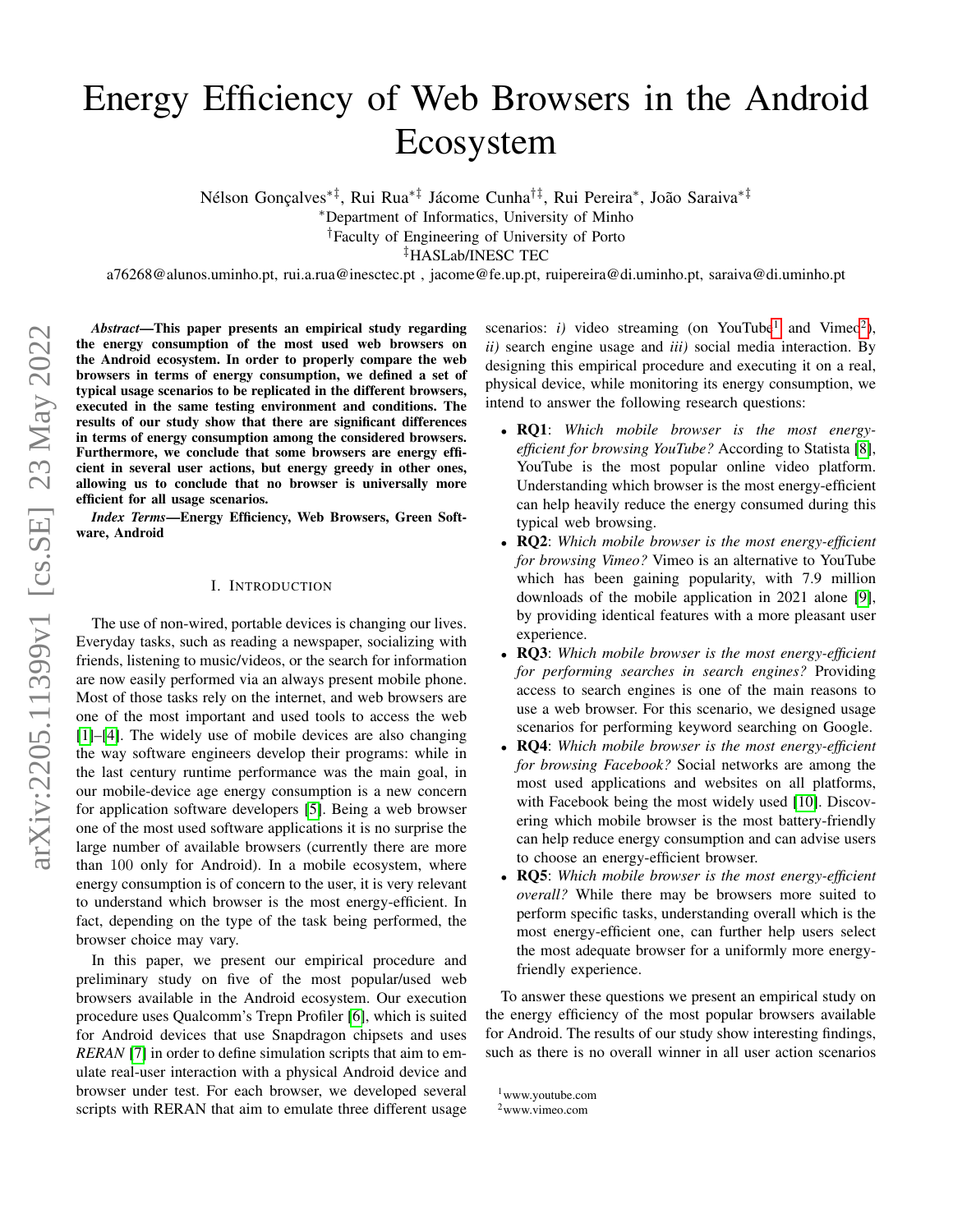considered. In fact, some browsers are very energy efficient in some usage scenarios, but energy greedy in other ones.

This remainder of this paper is organized as follows. In Section [II](#page-1-0) we present the related work, followed by Section [III,](#page-1-1) which details the methodology followed to select the corpus of web browsers, as well as the process to execute them with realistic user actions and to estimate its energy consumption. Section [IV](#page-3-0) contains the analysis and discussion of our preliminary results. In Section [V,](#page-7-0) we present the threats to the validity of our work and finally we present our conclusions (Section [VI\)](#page-7-1).

# II. RELATED WORK

<span id="page-1-0"></span>Studies aiming to compare the performance of widely used pieces of software have been increasingly appearing in the scientific community [\[11\]](#page-8-8)–[\[15\]](#page-8-9). Web browsers are not an exception, despite the majority of the efforts being focused on their runtime performance [\[12\]](#page-8-10)–[\[14\]](#page-8-11). Nevertheless, in terms of the energy efficiency of browsers, there are also some studies analyzing the energy consumption of different tasks within the same browser.

In [\[16\]](#page-8-12) an infrastructure is presented to measure the precise energy consumption used by a mobile browser to load and render websites as well as the energy needed to render individual web elements, such as cascade style sheets (CSS), JavaScript, images, and plug-in objects. This was performed in different types of areas like finance, e-commerce, email, blogging, news, and social networking sites, at popular websites such as Gmail, Amazon, and many others. This study shows that downloading and parsing cascade style sheets and JavaScript consume a significant portion of the total energy required to render a page for popular sites, and rendering JPEG images are considerably cheaper than the other formats. It was also possible to provide concrete recommendations on how to design web pages without affecting the user experience to reduce the amount of energy needed to render the page. Thus, the goal of this work is different from ours since we evaluate several categories of everyday tasks.

Hsu et al. [\[17\]](#page-8-13) studied how page loading can affect the the energy efficiency of three widely used Android web browsers, namely Chrome, Firefox, and Opera. The paper compares the page loading of 150 random websites considering two different internet frequencies, with the purpose of verifying whether there is a greener page loading browser. Although this paper shares our goal of comparing web browsers, it only focus on loading websites and not exploiting their regular use.

A recent approach [\[18\]](#page-8-14) developed a simple command-line tool, *PowDroid*, to measure the energy consumed by any application running without requiring access to the source code. It can be used to perform benchmarks and analyze which components are draining more battery. Three test scenarios were made to prove its efficiency: web browser, camera, and weather applications. The web browsers Firefox, Chrome, Edge, Opera, Samsung Browser, and Brave were tested and the test consisted of searching for a keyword and opening three websites. Each test took 4 minutes, with the battery level at

50% at the beginning, screen brightness at 50%, and audio at 50%. Their experiments found that Brave is the most energyefficient, while Firefox was the worst with a 33,8% increase in energy consumption. The authors justify these results due to the default built-in ad-blocker in Brave. Our results also show Brave as one of the greenest browsers, however, there are user tasks such as playing YouTube videos where it has poor energy efficiency.

We have conducted a preliminary study comparing the energy performance of desktop-based browsers, where we considered Chrome and Firefox [\[19\]](#page-8-15). In that study, we used RAPL [\[20\]](#page-8-16), [\[21\]](#page-8-17) to monitor the energy consumption during the execution of each script under the same specific test conditions. These scripts were generated with Selenium [\[22\]](#page-8-18), where multiple actions were performed to force browsers to simulate user actions, such as watching videos, scrolling down, etc. This research was a test-bed and preliminary study to serve with advancements and inspiration to explore this further, observing the results obtained.

# III. METHODOLOGY

<span id="page-1-1"></span>The astonishing adoption of smartphones leads to the increasing use of mobile apps, including mobile browsers. When selecting their browser, users consider many factors, such as speed, features, resource management, themes, compatibility, etc. Due to the lack of information, users do not currently consider the energy efficiency of the browsers. While many might assume speed directly equates to energy efficiency, several research works are showing this is, in fact, not always direct [\[23\]](#page-8-19)–[\[25\]](#page-8-20).

This section describes the design of our benchmark to assess the energy efficiency of web browsers. We start by specifying the methodology followed to select the browsers considered in our empirical setup. Next, we define the techniques and tools used to simulate real user interactions in the selected browsers. Finally, we detail how we executed and measured the energy consumption of the actions performed over each web browser.

## *A. Browser Selection*

Nowadays, there are more than 100 mobile browsers. Considering all the corpus of available browsers in our empirical setup would be extremely time-consuming, since we intended to simulate real user interaction, by manually performing real user inputs, recording them and replicating them with automatic procedures. Furthermore, we needed to gather a limited set of web browsers, containing browsers with significant and representative usage by Android users, by defining specific selection criteria.

The first selection criteria consisted in considering the top 5 most downloaded web browsers for mobile devices [\[26\]](#page-8-21). In our reference list, Safari was the second browser most used worldwide, but it was excluded from our corpus since it is not available for Android devices. Furthermore, we considered Google Chrome, Samsung Explorer, UC Browser, Opera Mini, and Mozilla Firefox. Information regarding the number of downloads of each selected browser can be found in Table [I.](#page-2-0)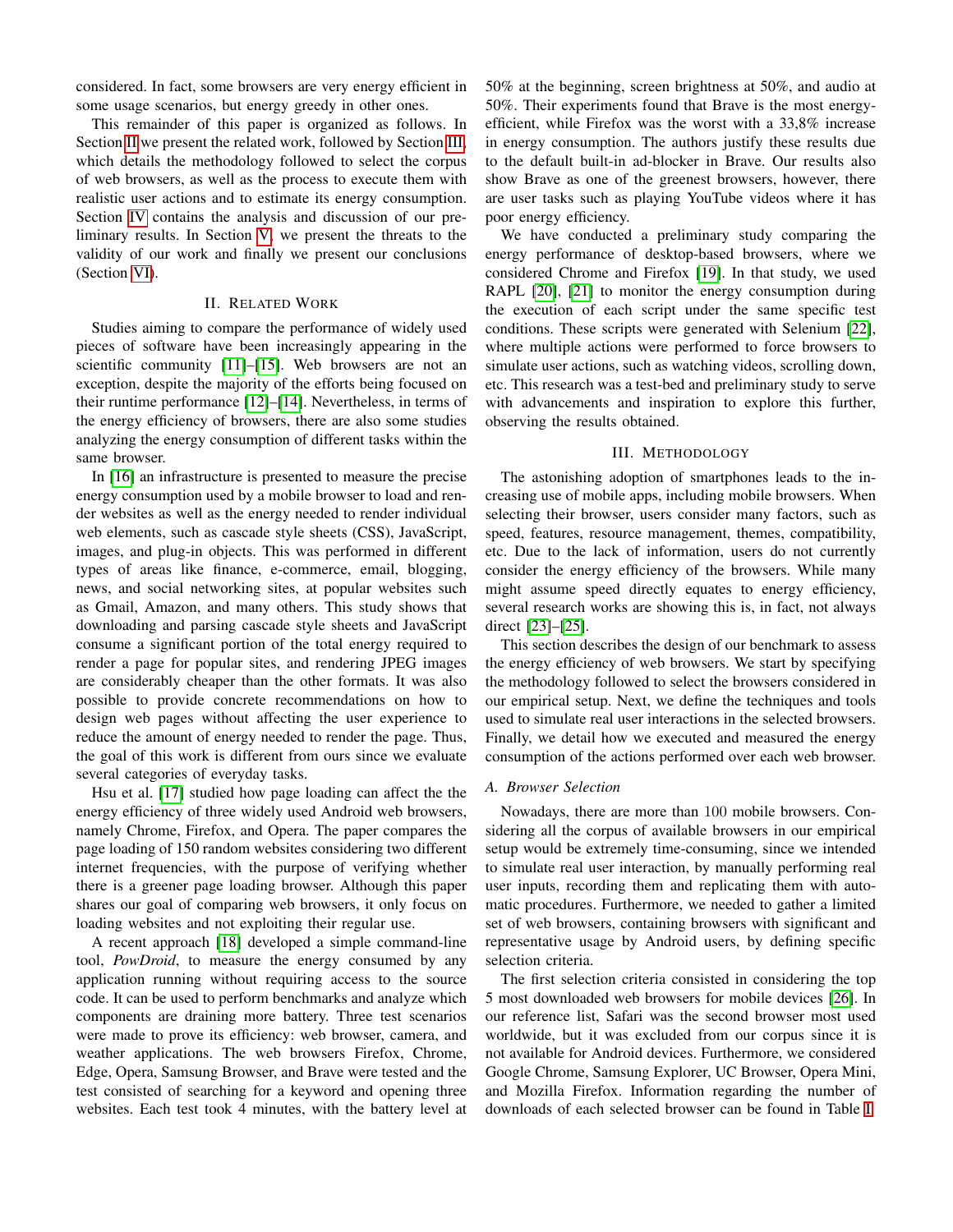<span id="page-2-0"></span>TABLE I: Number of downloads for the initial set of considered web browsers.

| <b>Browsers</b>   | <b>Number of Downloads</b> |  |  |  |  |
|-------------------|----------------------------|--|--|--|--|
| Chrome            | $5mM+$                     |  |  |  |  |
| Samsung Explorer  | $1mM+$                     |  |  |  |  |
| <b>UC</b> Browser | $500M+$                    |  |  |  |  |
| Opera Mini        | $500M+$                    |  |  |  |  |
| Mozilla           | $100M +$                   |  |  |  |  |

Besides considering the 5 most downloaded web browsers, we also intended to select 2 more browsers with significant usage that could compete with the widely used browsers already considered. After a manual inspection of the list of the top 10 web browsers with the most downloads in the Google Play Store, we selected 2 more browsers, Brave and DuckDuck, due to having interesting features and descriptions on their page. Brave states to offer a factor of 2 to 4 of speed boost on Android, saving data and battery. They also claim that its users can count up to 2.5 extra hours of browsing time per battery charge. DuckDuck was selected because it claims it provides an additional level of security and privacy. Furthermore, we wanted to discover if providing such features imply an energy overhead.

# *B. Execution Procedure*

Our study intends to simulate real-user interaction with a browser, using an automatic execution approach. Obtaining actual usage data from users might raise privacy issues that make such an approach avoidable. Replicating the interaction process manually enough times to obtain reliable estimates of energy consumption and reduce the impact of external interference in the monitoring process is also a time-consuming and cumbersome task. Additionally, performing interactions that perform all sorts of tasks possible in a web browser is impossible. Consequently, the RERAN [\[7\]](#page-8-4) tool was used to record a set of actions that intend to represent the execution of some tasks typically performed in web browsers.

RERAN is a record-and-replay tool that allows to record inputs made on the screen of a device (such as touches, gestures) or other input devices and replicate them with or without delay on a device with the same screen dimensions. In this way, we used this tool to manually record the interactions that intend to simulate real-user interaction in each browser and be able to replicate them several times. Although each recorded test is specific for each browser (i.e. a test was defined for each browser), the steps in each test are equivalent. Also, we performed some of the tests several times in order to assure that the tests have negligible differences in terms of runtime and assure that the comparisons to be made are fair.

In order to answer RQ1, three similar scripts were developed. These scripts emulate the process of browsing [www.](www.youtube.com) [youtube.com,](www.youtube.com) searching for one specific video by typing in the search bar and playing it in 720p. The videos chosen were the video-clip *Despacito* from *Luis Fonsi*, the short cartoon *Masha and the Bear-Recipe for Disaster* from *Get Movies* and

a video-clip of *Paradise*, from *Coldplay*. The first two videos have been selected from the list of most viewed videos on Youtube [\[27\]](#page-8-22), while the latter was randomly selected from a list of music videos. This process was not recorded on Opera Mini and DuckDuck browsers because they did not allow the video to be displayed on full screen, leaving two black bars on the screen. Since this did not happen for other browsers and it could influence the results, we decided to not include these two browsers in this experiment.

The strategy to answer  $RQ2$  was similar to the one followed for answering RQ1, but only the video *Paradise* was the same. The other videos were *A Mind Sang* and *Shadows In The Sky*, and they were chosen randomly. Contrary to what happened with Youtube, where two browsers did not allow putting the video on full screen, on Vimeo, only Firefox and UC allow putting it on full screen. Therefore, these two browsers were not considered in this evaluation.

The strategy used to answer RQ3 consisted of three scripts. They consist of browsing to<www.google.com> and using the search bar to research two questions and one recipe. One of the scripts consists in searching the question *"who was the first man on the moon"* and then clicking on the NASA website [\[28\]](#page-8-23), staying on this website for 30 seconds. Afterward, it returns to Google and clicks on the next result (Apolo 11 on Wikipedia [\[29\]](#page-8-24)), staying on such a website for 60 seconds (30 seconds on the main text, and scrolling down through details for another 30 seconds). The second script searches for *"world war two"* and clicks on the first entry, pointing to the Wikipedia website [\[30\]](#page-8-25). Afterward, it waits 30 seconds while the first paragraph is on the screen, scrolling down the following text for 50 seconds. The last developed script searches "recipes with chicken" on<www.google.com> and proceeds to the Delish website [\[31\]](#page-8-26). Then, it selects the second recipe and simulates the process of reading ingredients and the five steps for the recipe, spending 20 seconds on each. Afterwards, it scrolls up to watch the recipe video and plays the video until the end. This script was replicated for all browsers except DuckDuck, due to its privacy policy, which always erases the browser history and cookies. For that reason, it did not allow the development of a script with the RERAN tool because it was impossible to guarantee that the clicks were in the same place throughout the different executions.

To answer RQ4, the script starts to browse [www.facebook.](www.facebook.com) [com](www.facebook.com) where an account was already logged in. Afterwards, the search bar was used to search for "Jornal de Noticías" [\[32\]](#page-8-27) (a Portuguese newspaper) by clicking on history search. After that, it follows to the photos section, where 15 photos of the front page of a newspaper are loaded one by one. It goes back to the landing page of "*Jornal de Notícias*" and scrolls down through the feed where news is posted. After that, it goes to the account's saved content, where a video is selected and played for 60 seconds. This test was not conducted on Opera Mini and DuckDuck browsers for the same reason stated when describing the RQ1 strategy.

Finally, by combining all the results obtained with the procedures designed to answer the first 4 research questions,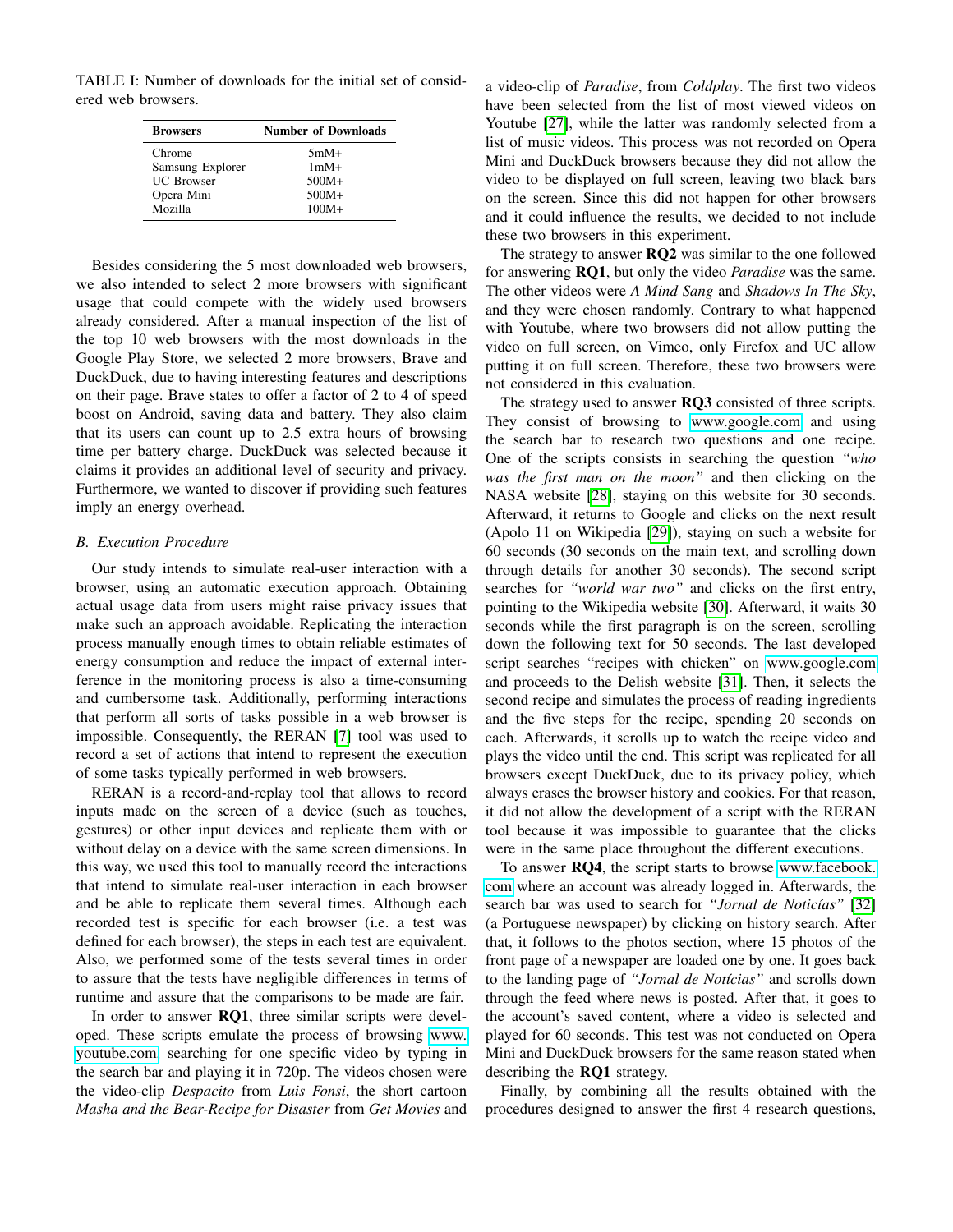# we answer RQ5.

## *C. Script Execution and Energy Measurement*

In order to profile the execution procedure to estimate energy consumption, we used Trepn Profiler [\[6\]](#page-8-3). This profiler has been used in several research efforts [\[11\]](#page-8-8), [\[33\]](#page-8-28) to obtain energy measurements, providing accurate results in physical devices with Snapdragon chipsets, since it extracts power measurements from its PMIC (Power Management Integrated Circuit). Trepn can be used to profile hardware and resource usage, as well as to obtain power consumption at the system or application level, with a sampling rate of 100 milliseconds.

Different precautions were taken to have consistent data and minimize external interferences to the monitoring process. All measurements were performed in the same LG Nexus 5 device running Android 6.0.1, for which Trepn Profiler is known to retrieve accurate values. The brightness level was set to the minimum, and all applications were turned off, only with Trepn service running in the background. We also performed efforts to reduce effects from cold starts, warm-ups, and cache effects. Every script was executed five times, and the script from Facebook was performed in the middle of the night to ensure that no news was added and the feed was the same for every browser.

# IV. RESULTS AND ANALYSIS

<span id="page-3-0"></span>This section presents and analyzes the results obtained through our execution procedure replicated for each of the 7 considered browsers. Furthermore, in this section, we use statistical methods and graphical information to describe and analyze the results obtained by combining our executing scripts with Trepn Profiler.

# *A. Results*

To better understand the results obtained by our tests, we display the obtained results in different graphical formats, that present the energy consumed by browsers. Figure [1](#page-4-0) shows the total energy consumption in Joules of each browser, for each scenario considered. Each browser has one bar representing the average of the energy values obtained when executing 5 times each of the 3 developed scripts for each task. We can also observe a black horizontal line in each of the plots presented in Figure [1,](#page-4-0) which represents the elapsed time of the script's execution in each test scenario.

Figure [2](#page-5-0) presents violin plots for each browser considered for each scenario. These also show the five results of the executions of each case of study in dots. The five dots of the same color represent the five executions of the same script/scenario. The different colors represent the three different scripts/scenarios. With these plots, it is possible to display the collected data for energy consumption density. Each plot allows understanding the consistency of the results for each browser is consistent through the different usage scenarios. The value of dots corresponds to the y-axis (Total Energy (Joules)). The chart allows us to see that the results of the tests performed are very consistent because the dots of the same color are quite close to each other, although the tests were replicated only five times.

#### *B. Analysis*

In this section we analyze the results from our experiments.

*a) Youtube:* Looking at Figure [1a,](#page-4-0) we can see a discrepancy between the results obtained. We can see that all executions run in 1144 seconds, so the execution time is not a factor that could influence the results obtained. Firefox was the browser that consumed the least energy, 2110 Joules, while Brave consumed 2424 Joules. The difference between Chrome and UC Browser is almost none, 2266 and 2265 Joules respectively, with Samsung Explorer consuming slightly more than these, 2307 Joules. Even though Chrome and Samsung sometimes show advertisements (ads) (closed after five seconds), which could negatively influence the energy consumption, they managed to get better results than Brave, which has a built-in ad-blocker, preventing the appearance of advertisement, thus helping to get less energy consumption. In the tests performed for Firefox, no ads appeared when loading the videos, which may have influenced the lower consumption. The UC Browser, on the other hand, although no ads were shown, has other default add-ons being loaded during video loading, which consume more power than Firefox.

*b) Vimeo:* The results obtained in the Vimeo test group, Figure [1b,](#page-4-0) show that for the duration of the 1090 seconds of the test execution, there is a significant difference between the browser that consumed the most energy and the one that consumed the least. Opera Mini consumed in total 2101 Joules while Chrome consumed only 1828 Joules. Opera Mini's consumption is probably due to the browser's goal, which is to ensure high performance but save on the space it takes up, and it also has an ad-block like Brave. To get this increased performance, the browser consumes more energy. Brave managed to have a very low consumption, almost equaling Chrome, 1829 Joules, not being the one that consumed less energy for a minimal difference. DuckDuck, on the other hand, is another one that consumed the most energy, being a little behind Opera Mini at 2002 Joules. DuckDuck, known for its privacy policies, which can be one of the factors why it has a higher power consumption than the others. The processes that run in the background to ensure the safety of the user's navigation end up leading to higher consumption. Samsung Explorer consumed 100 Joules more than Chrome, that is 1929 Joules, showing, as for Youtube, consistency in its consumption, in which it is not one of the least consuming but also not one of the most consuming. All tests in this group had no ads loading, which allowed a better comparison of results.

*c) Search engine:* In Figure [1c,](#page-4-0) we can see that the browser that consumed the most energy was Opera Mini, consuming 1013 Joules for 536 seconds. Brave is again the least consuming browser with 898 Joules, differing from the UC Browser by 7 Joules, 905 Joules. The remaining browsers have a similar consumption, with Samsung Explorer having 920 Joules, Chrome 937 Joules, and Firefox 949 Joules. Since this group is about loading pages with information and videos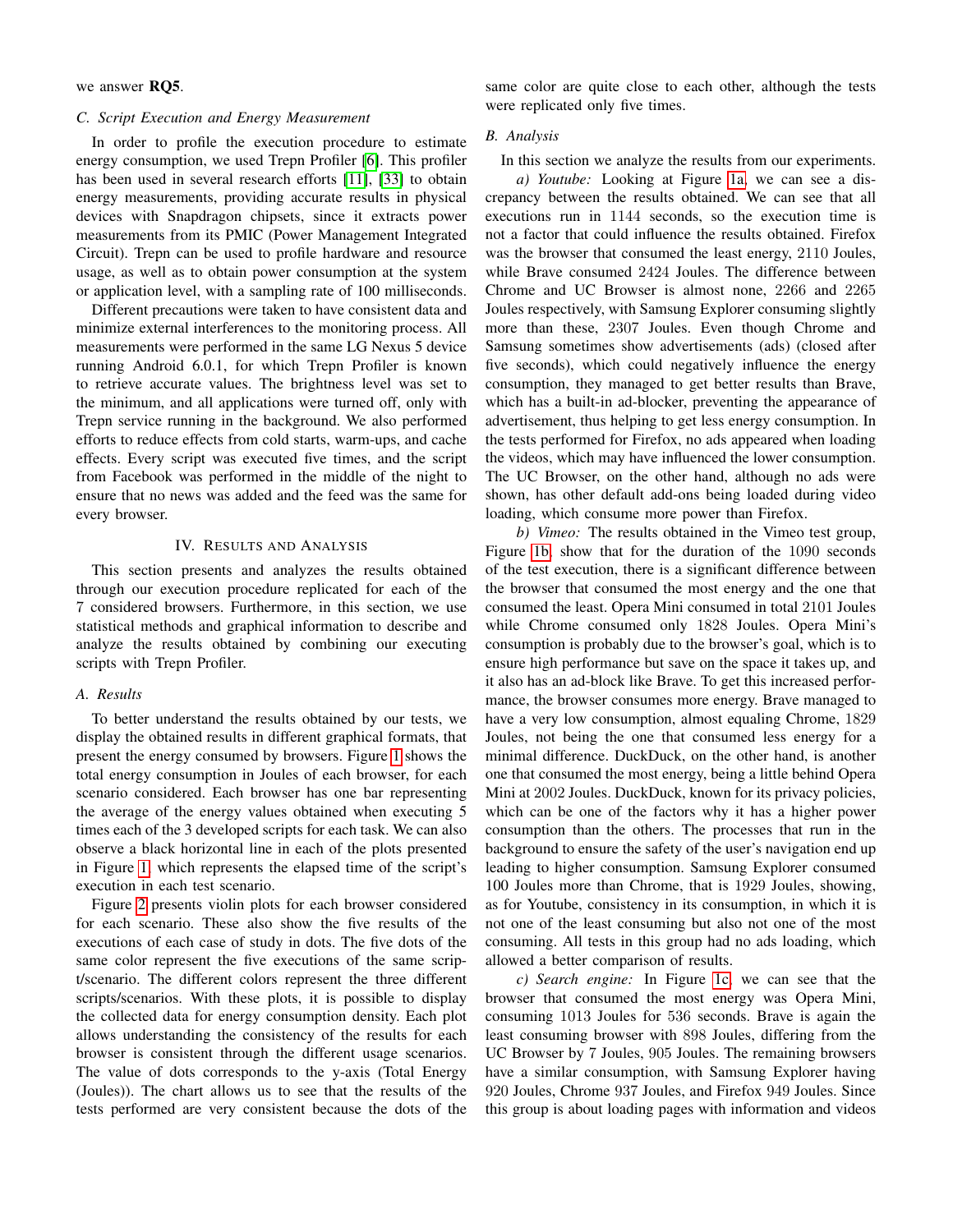<span id="page-4-0"></span>

Fig. 1: Total energy consumption in Joules considering the 3 test.

specified above, these pages may contain ads and therefore may influence the energy consumption results. Although Opera Mini has a built-in ad-blocker, this was the browser that consumed the most, compared to Brave, which is another one with ad-blocking capabilities, consuming the least. In this respect, Brave makes its claim of minimizing energy consumption true. Another aspect that we can see is the loading of web pages. As we have seen in other works already done, they often keep their focus on performance, i.e., opening the web page in the shortest time possible, thus forgetting to reconcile energy consumption. One of the cases that we can observe is the case of Firefox, which in terms of loading videos, we saw in the Youtube group that it is the most efficient browser. Still, here in terms of loading pages, it has already become the one that consumed more, other than Opera Mini.

*d) Social media:* Finally, Figure [1d](#page-4-0) shows the results for the Facebook group where it can be seen that Chrome is the browser that consumed the least energy, with an energy consumption of 496 Joules in 295 seconds. UC Browser has a consumption of 541 Joules, being the browser with the highest consumption in the group. Together with UC Browser is Firefox, which has little difference regarding consumption, with 530 Joules, making it almost the browser with the highest consumption. Brave and Samsung Explorer have similar consumption, consuming 518 and 507 Joules, respectively. Even though Brave has an ad-blocker that sometimes appears on the Facebook web page, it cannot get better results than Chrome and Samsung Explorer. Once again, there is a test regarding page loading in this group, and Firefox gets high results compared to the other browsers. Besides page loading, there is the loading of images. UC Browser and Brave show a higher consumption derived from that, considering that the different test strands specified in design have already been dealt with in the other test groups.

# *C. Hypothesis Testing*

In order to validate whether the results obtained have statistically significance, we performed statistical analysis over the collected data. As such, we tested the following hypotheses:

$$
H_0: P(A > B) = 0.5
$$
  

$$
H_1: P(A > B) \neq 0.5
$$

The null hypothesis,  $H_0$ , represents that when one randomly draws an object from A and B, the probability of that object being from A is greater than the probability of being from B is 50%. The probability is different from 50% in the alternative hypothesis.

For all the data collected, pairs of browsers were made in the appropriate test groups in order to understand if there is significant relevance between the pair difference, i.e., in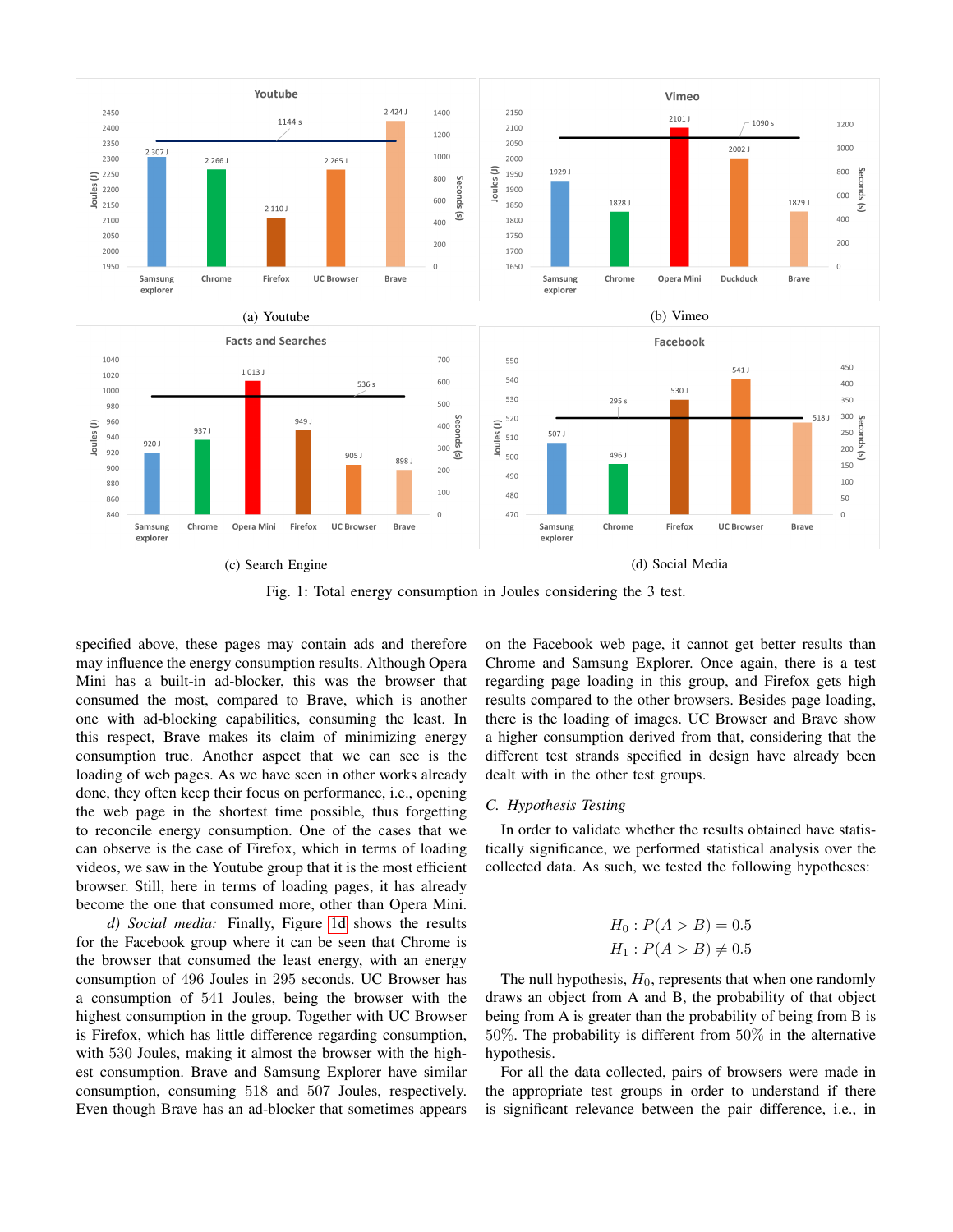<span id="page-5-0"></span>

Fig. 2: Total energy consumption (Joules) for the different scenarios.

the Youtube group, we will get ten pairs; (Samsung, Brave), (Samsung, Chrome), (Samsung, UC), (Samsung, Firefox), (Brave, Chrome), (Brave, UC), (Brave, Firefox), (Chrome, UC), (Chrome, Firefox), (UC, Firefox). This same logic applies to the Vimeo, and search engine groups, with search engine having 15 pairs for six browsers in the test group. These three groups have independent samples, non-normal distributed and thus we ran the Wilcoxon signed-rank test with a two-tail *p*-value with  $\alpha = 0.05$ . The social media group has a different distribution and analyze later. With this in mind, Figure [3](#page-6-0) presents heatmaps with the appropriate comparison results for each pair.

In the present heatmaps, it can be seen which pairs of browsers have a significant difference. Looking at the scale to the right of each heatmap, the color of the *p-values* < 0.05 is indicated, which is the shades of blue towards purple. In yellow we have the pairs that have no significant difference. In heatmap of Figure [3a](#page-6-0) one can see that all pairs have a *p-values* < 0.01, except the pairs (Samsung, Chrome), (Samsung, UC) and (Chrome, UC). In Figure [3b,](#page-6-0) which refers to Vimeo, the pair (Brave, Chrome) has *p-value* > 0.05 and no significant difference. All other pairs show a highly significant difference. In Figure [3c](#page-6-0) the pairs of Opera Mini, (Firefox, Brave) and (Firefox, UC) in the search engine group, have *pvalues*  $\langle 0.01, \text{ while the others have } p-value \rangle 0.05$  and so the difference between them is not significant. In this group, the differences are not significant, except when compared with Opera, due to the difference in energy consumption.

To calculate a non-parametric effect size, Field [\[34\]](#page-8-29) suggests using Rosenthal's formula [\[35\]](#page-8-30), [\[36\]](#page-8-31) to compute a correlation, and compare the correlation values against Cohen's [\[37\]](#page-8-32) thresholds of 0.1, 0.3, and 0.5 for small, medium, and large magnitudes, respectively. For all pairs that showed a significant difference, with a  $p$ -value  $< 0.05$ , we calculated the effect size and all the results obtained are greater than 0.5. We can then conclude that all pairs with a significant difference has a large effect size.

In the case of the Facebook group, the data follows a normal distribution and so it was necessary to use another statistical method. We used the Analysis of Variance (ANOVA), which is a method that compares the means of more than 2 test groups, that is, in this case, it will serve to compare the means of the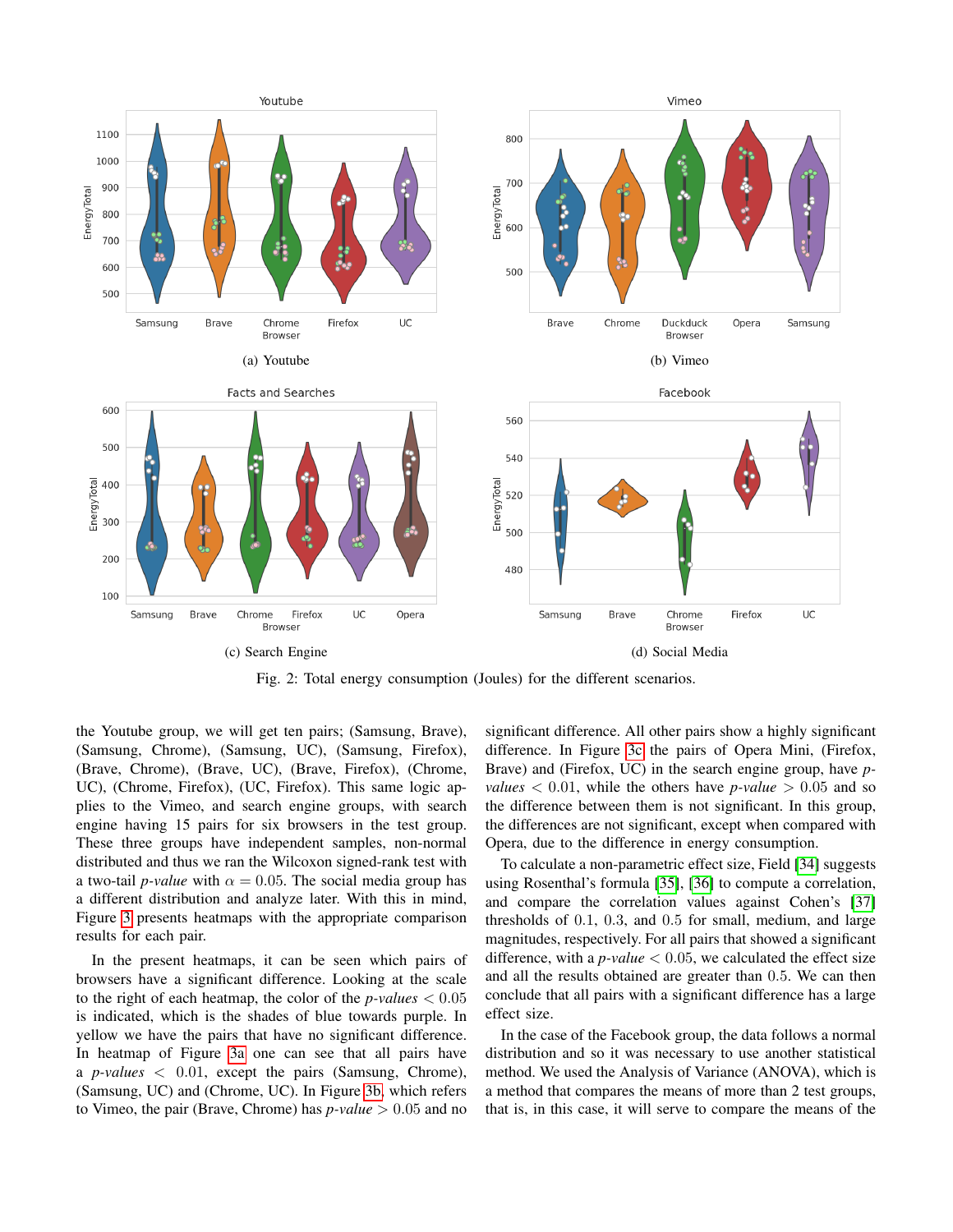<span id="page-6-0"></span>

Fig. 3: Heatmaps with Wilcoxon signed-rank results for the different groups.

various pairs within the Facebook group. It is thus possible to analyze whether there is a significant variance between them. One-Way ANOVA was the type used for this case because it has only one independent variable. The ANOVA hypotheses are:

- Null hypothesis: Groups means are equal (no variation in means of groups).
- Alternative hypothesis: At least, one group mean is different from other groups.

After calculating the *p-value* by using the ANOVA analysis, a *p-value* of 0.00003 was obtained. The *p-value* obtained from the ANOVA analysis is significant ( $p < 0.05$ ), and therefore, we conclude that there are significant differences among treatments. To know the pairs of significantly different treatments, we will perform multiple pairwise comparison (post hoc comparison) analyses for all unplanned comparisons using Tukey's honestly significantly differenced (HSD) test. With this, the *p-values* of each pair were calculated, and these are represented in Figure [4.](#page-6-1)

<span id="page-6-1"></span>

Fig. 4: Heatmap with ANOVA results for Facebook experiment.

As we can see, the *p-value* calculated through ANOVA analysis, 0.0003, is due to most of the compared pairs having a *p-value*  $\langle 0.05 \rangle$ , except the pairs (Samsung, Brave),

(Samsung, Chrome), (Brave, Firefox) and (Firefox, UC). To understand the effect size of this analysis, Cohen's F formula was used [\[37\]](#page-8-32), where the basic rules of thumb are that 0.10 indicates a small effect, 0.25 indicates a medium effect, and 0.40 indicates a large effect. The result of the formula was 0.77, which means that all pairs with a significant difference have a large effect size.

#### *D. Research Questions Revisited*

In Table [II,](#page-6-2) we can see the summary of browsers' rankings in each test scenario.

<span id="page-6-2"></span>TABLE II: Ranking of each browser in each scenario.

|                      | <b>Chrome</b> | <b>Samsung</b> | <b>Brave</b> | <b>Firefox</b> UC | <b>Opera</b> | Duck |
|----------------------|---------------|----------------|--------------|-------------------|--------------|------|
| Youtube              |               |                |              |                   |              |      |
| Vimeo                |               |                |              |                   |              |      |
| <b>Search Engine</b> | 4             |                |              |                   | o            |      |
| Facebook             |               |                |              |                   |              |      |
| Mean                 | 2.25          |                | 2.75         | 333               | 5.5          |      |

After analyzing these results, it is possible to answer the five research questions presented in Section [I.](#page-0-2)

*a) RQ1: Which mobile browser is the most energyefficient for browsing Youtube?:* As we can see, in the Youtube test group, Firefox was the most energy efficient. On Youtube, ads often appear in some browsers, such as Chrome and Samsung, influencing their consumption. Nevertheless, they had a little different consumption from UC Browser, which does not have ads in its executions. Even so, Firefox presents a result of reduced energy consumption compared with the others. For this task, Brave is the most energy-greedy browser.

*b) RQ2: Which mobile browser is the most energyefficient for browsing Vimeo?:* For this question, it is possible to affirm that Chrome is the most energy-efficient browser. As Vimeo never shows ads, Chrome, unlike Youtube, shows the best consumption results. Brave and Samsung Explorer are also viable options since they differ little from Chrome. Opera Mini occupies the last place in the ranking, being the most energy greedy option for browsing Vimeo.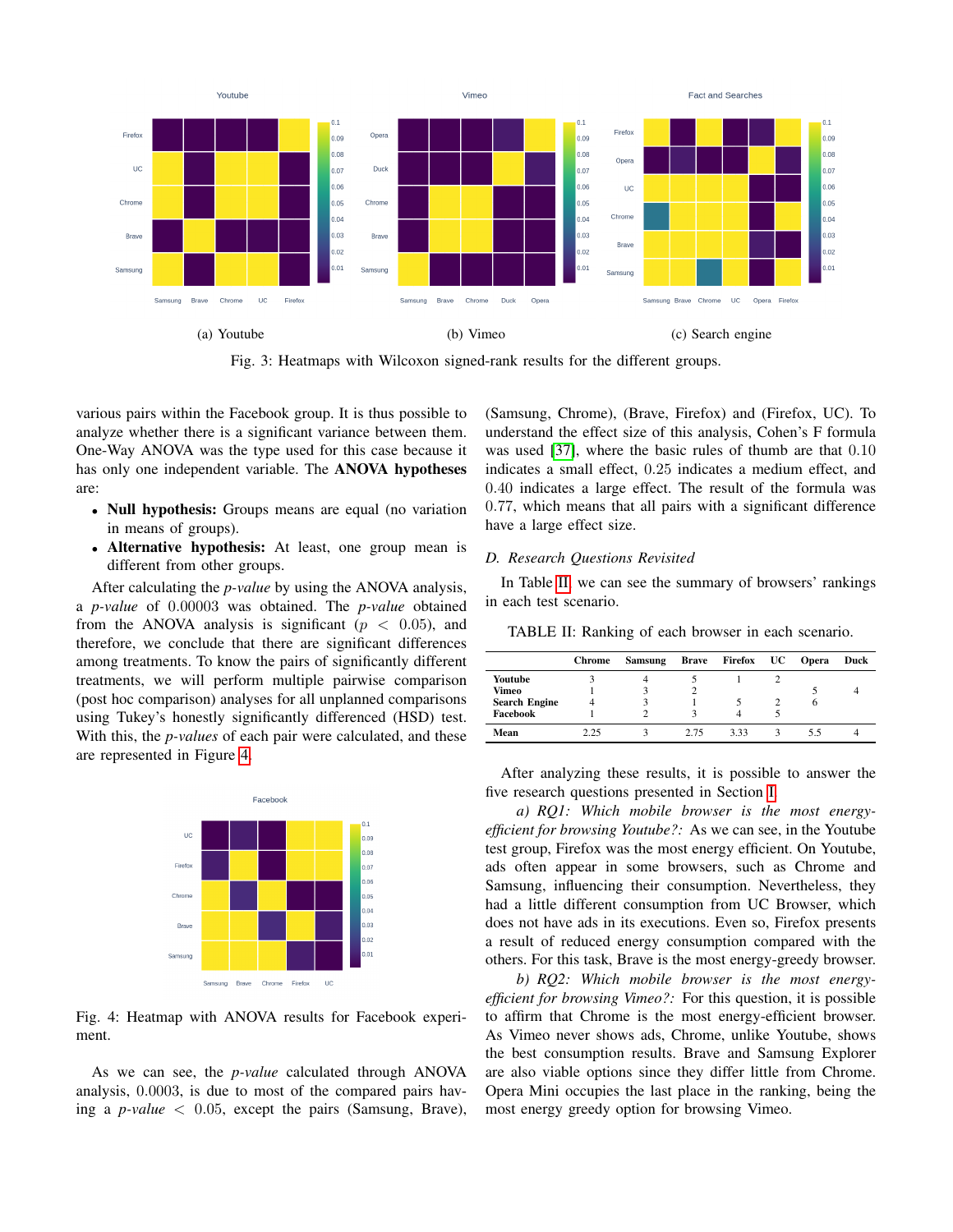*c) RQ3: Which mobile browser is the most energyefficient for performing searches in search engines?:* In this case, we can say that Brave is the most energy-efficient browser for searching Google. In this test group, Brave does justice to one of the characteristics that it claims to have, consuming less energy than the other browsers. UC Browser is also a viable option since it presents little difference from Brave. Once again, Opera Mini has the highest consumption, being the most energy-greedy alternative for the designed tests.

*d) RQ4: Which mobile browser is the most energyefficient for browsing Facebook?:* In this case, it is possible to state that the most energy-efficient browser is once again Chrome. In this test scenario, there is again the loading of a video and, in addition, the loading of images and the news feed. Chrome presents a better capacity than the others to manage its energy consumption, being the most viable option. Samsung Explorer is also a viable option.

*e) RQ5: Which mobile browser is the most energyefficient overall?:* To answer this question, one needs to make an overall assessment of our four test scenarios. In Table [II,](#page-6-2) each Browser's rankings were averaged, considering which test scenarios they entered, to understand the rankings in total better. Although the browsers are not tested in all the test scenarios, it is possible to state that Chrome presents the best results throughout the four test scenarios. Right after Chorme we have Brave, whose results are highly affected by its energygreedy behavior while browsing Youtube. We conclude that Chrome is the most energy-efficient browser, but Brave is also a viable option, presenting interesting results in several scenarios.

#### V. THREATS TO VALIDITY

<span id="page-7-0"></span>This work aims to measure the energy consumption of browsers in the Android environment and compare the results to know which browser is more energy efficient. We present in this section some threats to the validity of our study, separated into four categories [\[38\]](#page-8-33).

*a) Conclusion Validity:* In this category are the threats which may influence the capacity to draw correct conclusions. It was not possible to compare all the selected browsers in all groups, and thus there may be cases where a browser not tested in one group would show better results. Nevertheless, the results are consistent in almost all the combinations of browsers and tasks, which is also supported by the statistical analysis.

*b) Internal Validity:* This category discusses factors that may interfere with the results of our study. A possible issue relates to the measurement of the energy consumed. We have used a viable tool, Trepn, for monitoring the execution of the scripts and to get the results. This tool has been used in many other studies and shown to be reliable [\[11\]](#page-8-8), [\[33\]](#page-8-28), [\[39\]](#page-8-34). While testing, we encountered an initial problem when executing the scripts. Not all browsers have the same response time in terms of performance, and therefore, when running the scripts they had different times for the same steps. To avoid a possible influence on the results, we made individual scripts in which

the execution time is the same for all. To execute the scripts we used RERAN, a state-of-the-art tool used in previous studies in the literature, whose event replication has little overhead when compared to real events triggered by actions of real users. The test script was made for each browser in each test group, giving a total of 52 scripts, each of which was run 5 times, making a total of 260 runs.

*c) Construct Validity:* This section endorses threats that involve generalizing the results to the concept or theory behind the experiment. Although we cannot generalize the results for other browsers, we analyzed seven of the most used and relevant browsers. While it was not possible in the four test groups to test all browsers together, the results obtained are consistent.

*d) External Validity:* This category is concerned with the generalization of the results to industrial practice. Measurements in different systems might produce slightly different resulting values if replicated. We believe these results can be further generalized, and other researchers can replicate our methodology for future work.

## VI. CONCLUSIONS

<span id="page-7-1"></span>This paper presented a preliminary study regarding the energy consumption of web browsers in the Android ecosystem. We studied the energy consumed by seven of the most popular browsers available on Android, by designing and executing a semi-automatic procedure aiming to simulate real user interaction with a browser. For this purpose, we used a record and replay tool of events on the screen to record a set of interactions that intend to simulate the execution of three browser usage scenarios: browsing and viewing videos on streaming video services, performing searches in search engines and browse social networks.

Our preliminary results show that there is not a browser with the best performance for all the tasks considered. We conclude that Google Chrome was the greenest browser, according to a ranking designed for comparing the energy performance of the usage scenarios. Chrome was the most energy-friendly browser for playing videos on Vimeo and browsing Facebook. Surprisingly, Chrome does not perform well when performing searches in the Google search engine. Nevertheless, Chrome is the greenest browser in our study, with Brave close behind. Finally, we also observed that Opera Mini was the most energy greedy, presenting the worst performance for playing videos on Vimeo and searching on Google.

# ACKNOWLEDGMENT

This work is financed by National Funds through the Portuguese funding agency, FCT - Fundação para a Ciência e a Tecnologia with references UIDB/50021/2020 and UIDB/50014/2020, and a PhD scholarship with reference SFRH/BD/146624/2019.